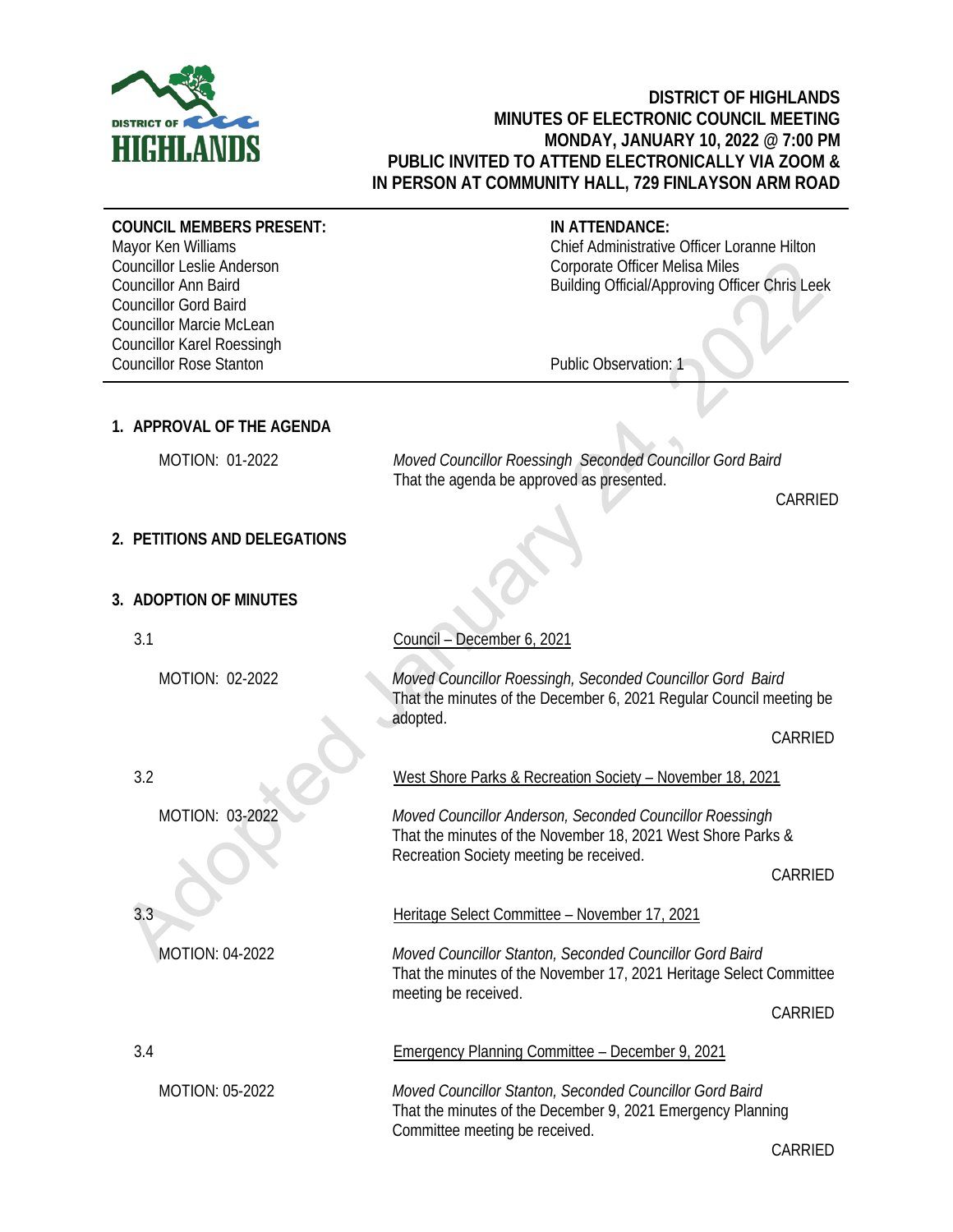### **4. REPORTS OF COMMITTEES & COMMISSIONS**

#### Councillor Leslie Anderson

Heritage Select Committee, South Highlands Local Area Plan Task Force, West Shore Parks and Recreation Society and Western Communities Policing Advisory Committee

Councillor Ann Baird CRD Climate Action Committee and CRD Housing Trust Fund Commission

Councillor Gord Baird CRD Regional Water Supply Commission and CRD JDF Water Distribution Commission, and Sustainable Land Use Select Committee

Councillor Marcie McLean Coexisting with Carnivores Alliance and Greater Victoria Family Court Youth Justice Committee

### **Greater Victoria Family Court Youth Justice Committee**

Councillor McLean provided a brief Greater Victoria Family Court Youth Justice Committee update, and that their AGM will be held January 19<sup>th</sup> where there will be election of officers, and presentation of the Annual Report.

### Councillor Karel Roessingh

Capital Region Emergency Services Telecommunications (CREST), CRD Arts and Greater Victoria Public Library Board

## Councillor Rose Stanton

Emergency Planning, Social Sustainability Select Committee, and Inter-Municipal Advisory Committee on Disability Issues

The Emergency Preparedness Committee met on December 9, 2021. The Chief updated the committee on the Emergency Program Strategic Plan. 90% of the 2021 deliverables are complete and all the annual deliverables are complete. Completion of work on the Hazard, Risk & Vulnerability Analysis (HRVA) has been moved into 2022.

The Committee agreed with the Chief's recommendation that 5 items on the HRVA be removed as they do not apply to the Highlands (Fuel Source Interruption), they have a low likelihood of having a significant impact (Dams and Spillways Failure) or they would have a more regional rather than local impact (Space Weather, Lightning, Animal Disease).

The Committee discussed an email received from a resident which references a video about Logan Lake Wildfire Protection. The Chief commented on the differences between Logan Lake and the Highlands and why some of the preventive measures taken in Logan Lake would be impossible to implement in the Highlands.

The Committee agreed that Fire Smart assessments are the best education for homeowners who want to reduce fire risk. The committee also discussed timely roadside management by our road contractor to reduce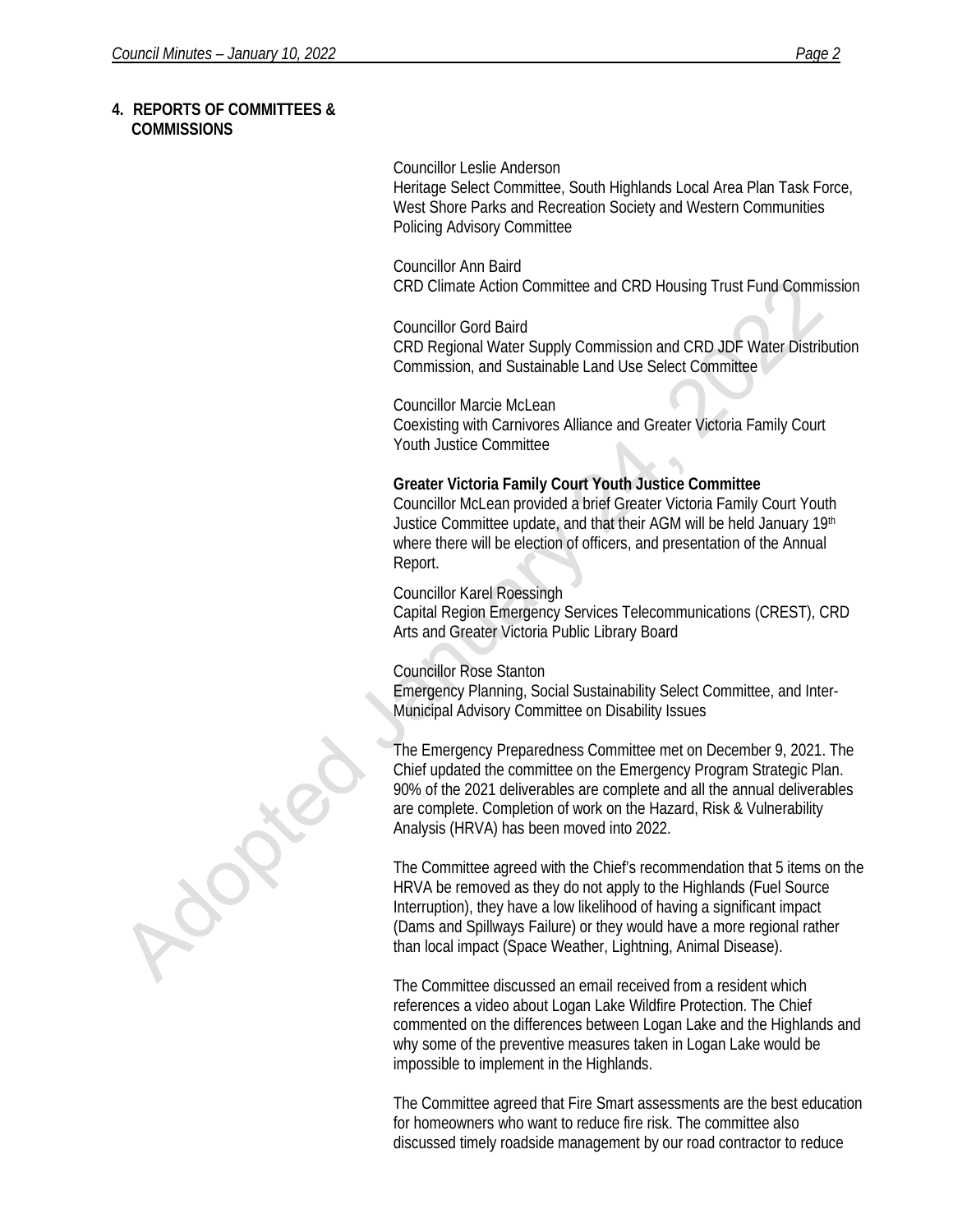ladder growth. The Impacts of the atmospheric rivers on Highlands Roads could have been much worse. Water course damaged the West Firehall access, and several roads were flooded. Fast action by staff to secure a contractor had the road repairs done in record time.

The Chief reported that the new Public Emergency Alerting Service is up and running (Highlands is part of WESTSHORE ALERT which currently uses the platform ALERTABLE). It was invaluable having current and accurate information during the Atmospheric Rivers. Information about weather, roads closed or reopened, and water quality was shared through the ALERTABLE app. The committee discussed how to inform Highlanders about ALERTABLE and how valuable ALERTABLE was during the Atmospheric River events, and to encourage more residents to sign up for this alert system. Signage will be added to the Fire Risk signs at the entrances to the Highlands and the District's Website will be reviewed to see if improvements can be made on how the information on WESTSHORE ALERT could be made more prominent

Mayor Ken Williams

**Wed. Dec 8th, CRD Board and Housing Corporation Board** The Board approved the CRHC 2022 Operating and Capital Budgets: [https://crd.ca.legistar.com/LegislationDetail.aspx?ID=30008&GUID=52E3F](https://crd.ca.legistar.com/LegislationDetail.aspx?ID=30008&GUID=52E3F7F8-F475-498E-8107-747BE83BD9B6) [7F8-F475-498E-8107-747BE83BD9B6](https://crd.ca.legistar.com/LegislationDetail.aspx?ID=30008&GUID=52E3F7F8-F475-498E-8107-747BE83BD9B6)

We also received the Regional Growth Strategy Indicator Report: [https://crd.ca.legistar.com/LegislationDetail.aspx?ID=29967&GUID=7CE6C](https://crd.ca.legistar.com/LegislationDetail.aspx?ID=29967&GUID=7CE6CE18-BD3A-438E-BFD4-4474098D6B3F) [E18-BD3A-438E-BFD4-4474098D6B3F](https://crd.ca.legistar.com/LegislationDetail.aspx?ID=29967&GUID=7CE6CE18-BD3A-438E-BFD4-4474098D6B3F)

A report on the consideration of mountain bike opportunities was received: [https://crd.ca.legistar.com/LegislationDetail.aspx?ID=29986&GUID=BB8EE](https://crd.ca.legistar.com/LegislationDetail.aspx?ID=29986&GUID=BB8EEFF7-8C6F-46EE-B8BC-E24BFE51BE01) [FF7-8C6F-46EE-B8BC-E24BFE51BE01](https://crd.ca.legistar.com/LegislationDetail.aspx?ID=29986&GUID=BB8EEFF7-8C6F-46EE-B8BC-E24BFE51BE01)

The CRD Board approved amending the Board Procedures Bylaw to reduce the time limit per delegation to 3 minutes. This policy will be reviewed by the first quater of 2024.

[https://crd.ca.legistar.com/LegislationDetail.aspx?ID=29714&GUID=47F13](https://crd.ca.legistar.com/LegislationDetail.aspx?ID=29714&GUID=47F13AE6-FFFC-4194-9189-5A009DBD3E3A) [AE6-FFFC-4194-9189-5A009DBD3E3A](https://crd.ca.legistar.com/LegislationDetail.aspx?ID=29714&GUID=47F13AE6-FFFC-4194-9189-5A009DBD3E3A)

## **Sat. Dec. 11th, Highlands Volunteer Firefighters Association's Santa Run**

Thanks you to the Highlands Firefighters for another great Santa Run. Lots of smiles and laughter as excited kids enjoyed the colorful parade of decked out fire trucks with sirens blazing.

# **Wed. Jan. 6th CRD Finance Committee**

The Finance Committee received a presentation from KPMG auditor Lenora Lee outlining the terms of the 2021 financial audit. MFA CAO Peter Urbanc gave a presentation and a request for more flexible debt borrowing terms as market conditions are more volitile. The Committee requested more information from staff as legislative processes

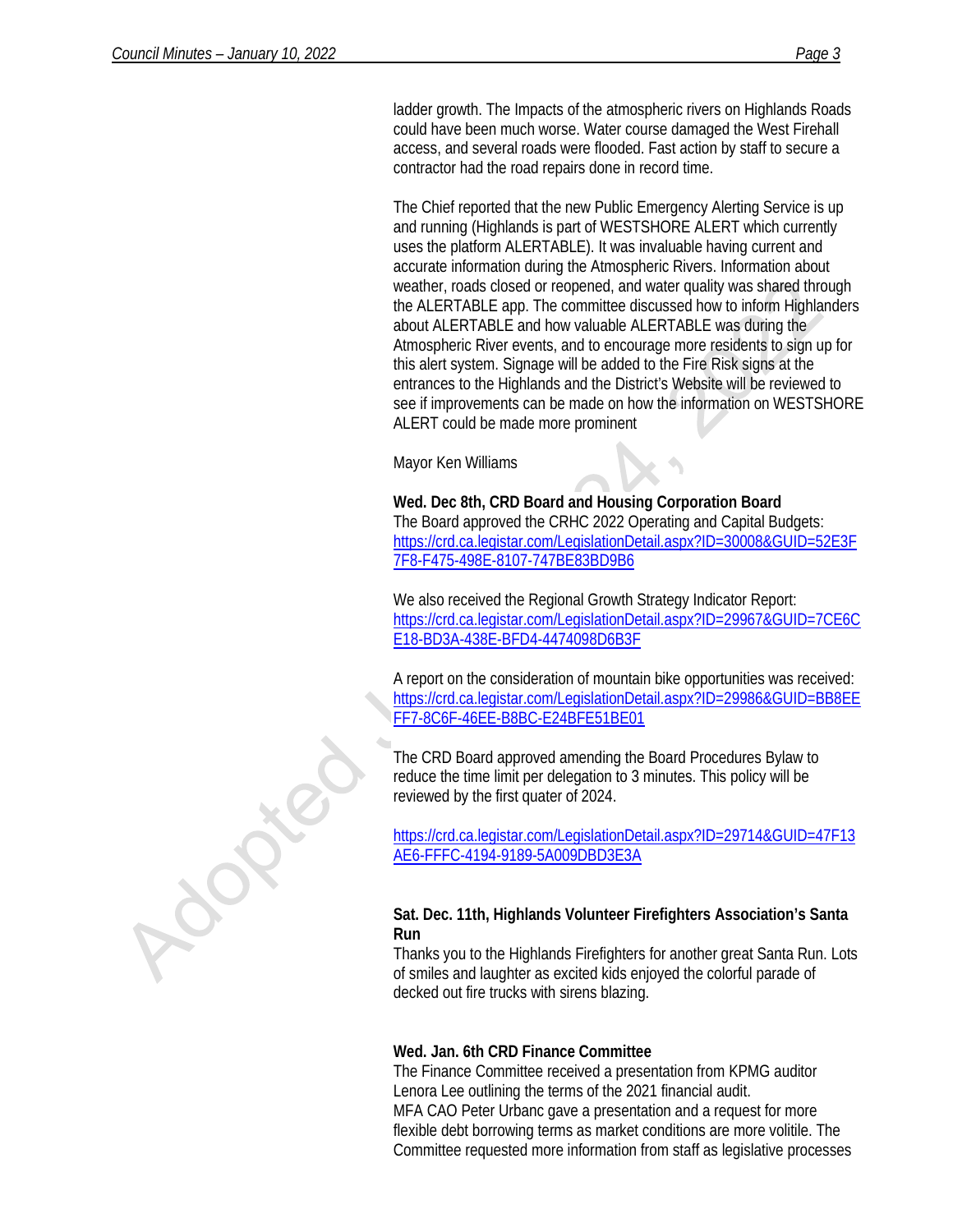had already occured and any changes may require a vote on the security issuing bylaw. Mr Urbanc also gave an update on fossil free investments and new products. Director Loveday made a motion that was passed by the committee for staff to bring to the CRD Board any new options or information for socially and environmentally responsible investing by the CRD. **5. RATIFICATION OF COMMITTEE RECOMMENDATION 6. INTRODUCTION OF LATE ITEMS 7. UNFINISHED BUSINESS 8. CORRESPONDENCE** 8.1 MOTION: 06-2022 8.2 MOTION: 07-2022 Correspondence, BC Crisis Line Network, December 7, 2021 (0110.20) **RE: CONCERNS REGARDING CRISIS LINE SERVICES BEING PUT TO BID** *Moved Councillor Roessingh, Seconded Councillor Gord Baird* That the December 7, 2021 correspondence from BC Crisis Line Network be received. CARRIED Correspondence, Dr. Sara Dubois, BC SPCA (5280.05) **RE: BC SPCA REQUEST FOR LETTER SUPPORT TO THE PROVINCE REGARDING REDUCTION OF RODENTICIDE USE IN BC** *Moved Councillor Ann Baird, Seconded Councillor Roessingh* That a letter be sent thanking the Province for the work done thus far in order to help reduce rodenticide use in BC; And that the District of Highlands is in favour of further work to be done to assist in continued protection of animals and communities in BC. CARRIED **9. BYLAWS 10. NEW BUSINESS** 10.1 MOTION: 08-2022 Notice of Motion, Councillor McLean, December 6, 2021 Regular Council Meeting **RE: FLOODPLAIN BYLAW** *"That staff be directed to prepare a report outlining options for the implementation of a floodplain bylaw" Moved Councillor McLean, Seconded Councillor Gord Baird* That staff be directed to prepare a report outlining options for the implementation of a floodplain bylaw. Motion DEFEATED With all members voting opposed